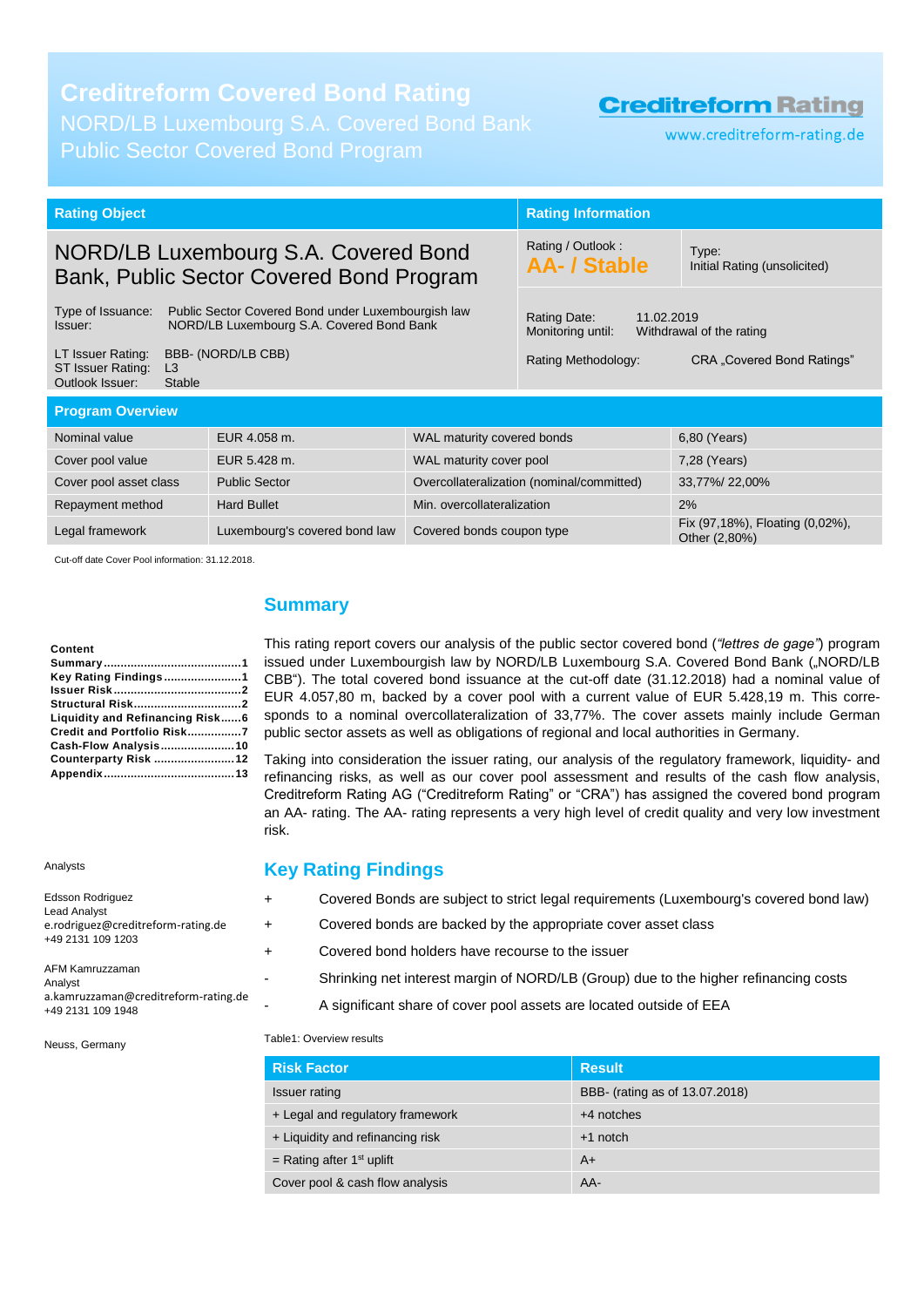www.creditreform-rating.de

| $+2nd$ rating uplift            |     |
|---------------------------------|-----|
| $=$ Rating covered bond program | AA- |

### <span id="page-1-0"></span>**Issuer Risk**

**Issuer**

Our rating of NORD/LB Luxembourg S.A. Covered Bond Bank is reflected by our rating opinion of NORD/LB (Group) due to its group structure. Therefore, we refer to our rating of NORD/LB (Group).

The Norddeutsche Landesbank Girozentrale (hereinafter: NORD/LB) was founded in 1970 through the merger of four formerly independent predecessor institutes: Braunschweigische Staatsbank (founded in 1765), Hannoversche Landeskreditanstalt (founded in 1840), Niedersächsische Landesbank Girozentrale (founded in 1917) and the Niedersächsische Wohnungskreditanstalt Stadtschaft (founded in 1918). Currently, NORD/LB acts as a Landesbank of Lower Saxony and Saxony-Anhalt and a giro center for the savings banks in Lower Saxony, Saxony-Anhalt and Mecklenburg-Vorpommern. NORD/LB is increasingly active as an originator for the structured financing of ships and airplanes. This universal bank focuses mainly on northern Germany and offers the entire range of financial services in addition to structured financing. Its headquarters are in Hanover, Braunschweig and Magdeburg.

Since 1 January 2017, NORD/LB has been the sole carrier of Bremer Landesbank (BLB) with a 100% share in the share capital. Bremer Landesbank was in financial straits in June 2016 due to ship loans that were no longer serviced and high value adjustments because of ECB's tightened banking supervision. In 2016, it posted a loss of approximately EUR 1,4 billion. The merger of NORD/LB and Bremer Landesbank took place on 1 September 2017. The legal supervision of the BLB is exercised by the Lower Saxony Ministry of Finance. The integration of Bremer Landesbank will initially cause additional restructuring costs within NORD/LB before any synergistic effects occur. In addition, regulatory requirements represent another cost factor.

The reduction of the troubled shipping portfolio has been the dominant topic of NORD/LB for many years. Nonetheless, the focus will be the reduction of shipping portfolio over the next few years so that the target value of an NPL shipping portfolio of EUR 5 billion can be achieved in 2019 (in Q1 / 2018: EUR 7,9 billion). Accordingly, the earnings situation will not improve significantly in the short term. However, the full integration of Bremer Landesbank and the resulting synergy effects could lead to a cost reduction.

### <span id="page-1-1"></span>**Structural Risk**

#### **Transaction structure**

Table 2: Overview of all transaction's parties | Source: CRA

| <b>Role</b>                  | <b>Name</b>                                                    |
|------------------------------|----------------------------------------------------------------|
| <b>Issuer</b>                | NORD/LB Luxembourg S.A. Covered Bond Bank, Luxembourg          |
| Cover pool monitor / Trustee | PwC Luxembourg                                                 |
| Cover pool administrator     | Appointed by the insolvency court in case of issuer insolvency |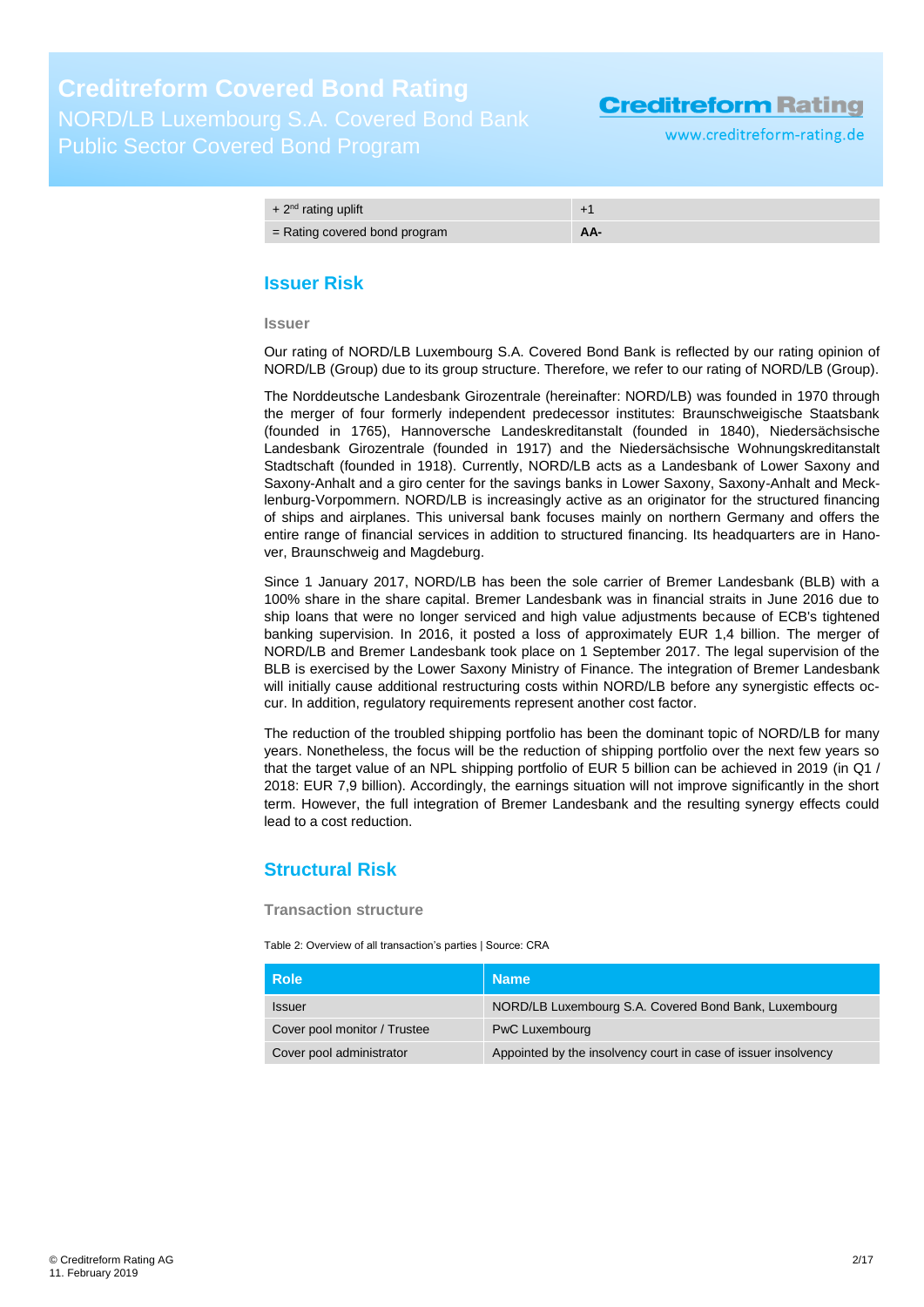# **Creditreform Covered Bond Rating** NORD/LB Luxembourg S.A. Covered Bond Bank Public Sector Covered Bond Program

**Creditreform Rating** 

www.creditreform-rating.de



#### **Legal and Regulatory Framework**

The legal regulations governing covered bonds in Luxembourg ("Lettres de Gage"), which was introduced in the financial sector law on 1993, was firstly implemented on 1997<sup>1</sup>. Whereat the issuer bank has to be a credit institution with a specialist banking licence according to the financial sector act, its business activities were confined to a bank's principal activities like mortgage lending, public sector financing and lending backed by movable assets in the past. If it is helpful for the main business, the issuer is able to participate in additional banking and financing activities

Regulatory oversight of the issuers and their covered bonds programs are supervised by the CSSF. It checks both the quality of the cover assets and the mandatory overcollateralization. With respect to the independent supervision of the cover pool, CSSF appoints a cover pool auditor which is advocated by the issuer and has to be independent according to law. Overall, the supervision of the covered bond issuer by the regulatory authority is in line with EBA's best practice.

The Luxembourg's covered bond law complies with Article 52 (4) of the UCITS Directive. However, it does not conform to the requisites of credit institutions and investment firms regarding Article 129 of Regulation (EU) No. 575/2013 and to the requirements on access to the activity of credit institutions and the supervision of credit institutions and investment firms concerning the Capital Requirements Regulation (CRR) and Capital Requirements Directive (CRD). Thus, currently, the covered bond legislation is not concordant to CRR. Nevertheless, issuers can conform their outstanding covered bonds to the CRR requirements by restricting their cover pool assets.

In general, covered bonds are eligible for repo transactions with the ECB. Nevertheless, the amendments of the ECB on 28 November 2012 stipulate covered bonds with external, non-intra group securitizations in the cover pool to be no longer appropriate as pledgeable assets for repo transactions as of 31 March 2013. Consequently, new and outstanding covered bonds with external RMBS or other ABS in the cover pool are no longer repo suitable.

#### **Insolvency Remoteness and Asset Segregation**

-

In the event of issuer insolvency, the cover assets remain in the consolidated balance sheet of the issuer, and are not transferred to an independent legal representative ("in-balance" transaction).

<sup>&</sup>lt;sup>1</sup> "Loi du 21 novembre 1997 relative aux banques d'emission de lettres de gage", Articles 12-1 to 12-12, 5 April 1993. Further amendments to the law were made in June 2000 (coverage of hedging instruments), in October 2008 (2% minimum coverage, "Lettres de Gage mobilières") and in June 2013 ("Lettres de Gage mutuelles", insolvency rules, transparency rules). In addition, the regislation will be supplemented by two circulars issued by the competent authority, the Commission de Surveillance du Secteur Financier ("CSSF"). These define minimum requirements for the management and control of cover pools (Circular 03/95) and rules for the valuation of real estate (Circular  $01/42$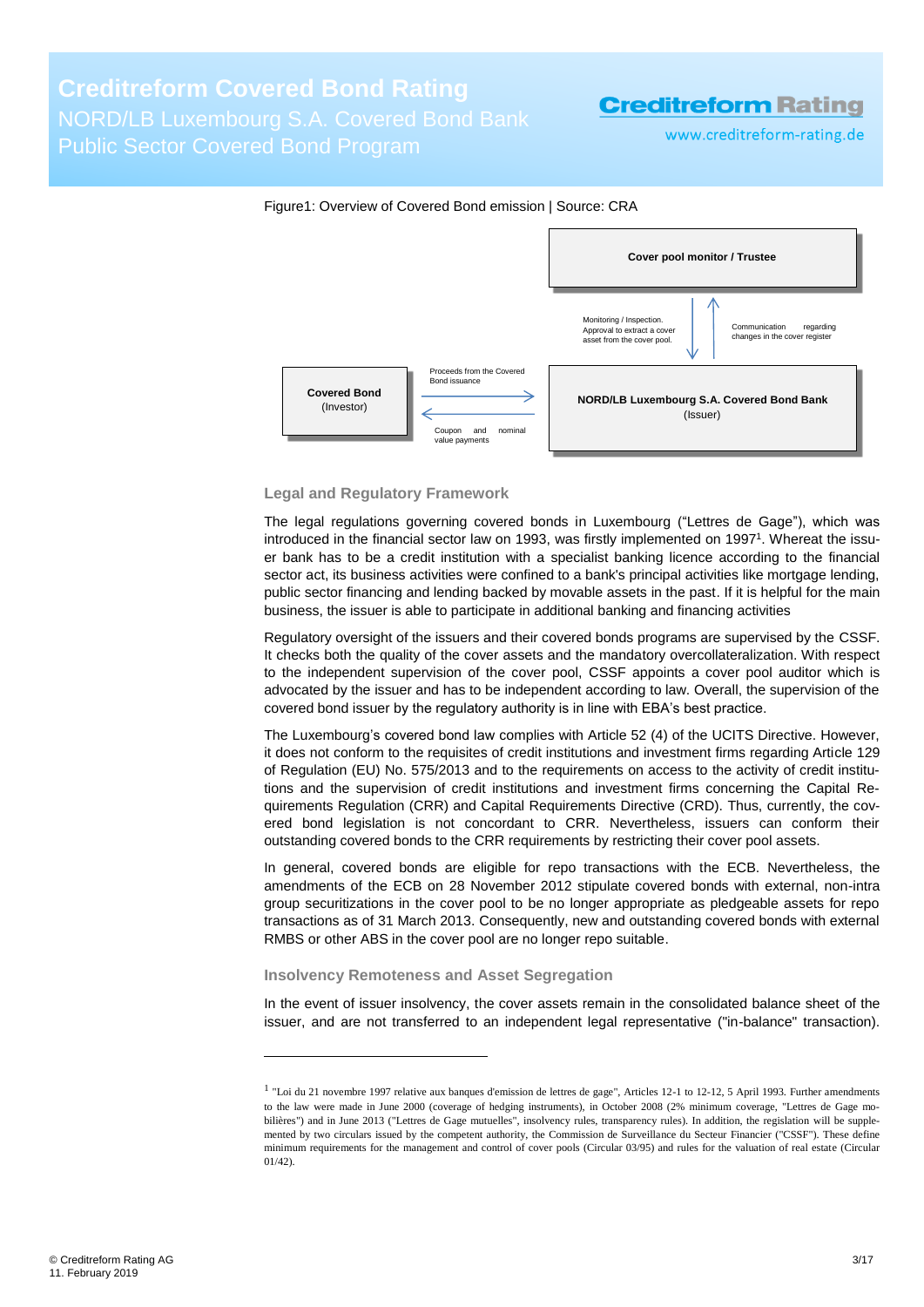www.creditreform-rating.de

For different asset classes, the establishment of separate cover registers is provided so that the covered assets consist only of assets of the respective primary asset class. If an issuer becomes bankrupt, the cover pool assets including derivatives are identified due to the cover register and are segregated by law from the remaining bankruptcy estate of the issuer in the respective specialized institution and are dedicated to the claims of the covered bond holders.

No direct connection between a single asset in the cover pool and an outstanding covered bond exists. Claims concerning a particular covered bond are backed by the assets in the corresponding cover pool. Thus, to serve all obligations of the cover pool until the final contractual maturity of the last outstanding covered bond, the individual cover pools and covered bonds continue to exist under a bank with limited activity. In addition, covered bond holders can make use of the dual recourse and call for their claims against the general insolvency estate *pari passu* to unsecured bond holders, which fulfils EBA's best practice.

In case of an issuer default, covered bonds do not automatically accelerate. Interest, principal obligations, and derivative contracts registered in the cover pool are met until their contractual maturity. Luxembourg still sticks to the issuance of hard-bullet covered bonds and does not extend maturity by means of soft-bullets or conditional pass-through covered bonds. Thus, the Luxembourgish jurisdiction comprises essential structural features and operational procedures to guarantee the remoteness of the covered bond from the remaining insolvency estate of the issuer and a preferential treatment of the covered bond holders concerning the respective collateral assets, which is considered to be fully aligned with EBA's best practice provisions.

#### **Trustee**

The issuer has to nominate a special cover pool monitor that has to be approved by the supervisory authority. Among others, the special auditor is reliable for controlling the cover pool and the respective cover register and the outstanding covered bonds. He or she has to verify that the property valuation is correctly specified and that the assets in the cover pool continue to exist and are sufficient at all times to meet the claims of the covered bond investors until the final contractual maturity of the final covered bond by conducting coverage tests. Additionally, the monitor has to deliver an annual report containing information on the cover register to the CSSF. The appointment of the cover pool monitor matches the provisions of EBA's best practice.

#### **Special Administrator**

If an issuer defaults, one or more special administrators different from the general bankruptcy administrator are approved by the court, who have direct access to the cover pool assets. They manage the cash flows arising out of the cover assets and are allowed to issue new covered bonds under the bank with limited activity or make transactions with the central bank to sustain liquidity. Besides, the special administrator can pass on the management of both the cover pool and the respective covered bonds to another bank.

#### **Eligibility Criteria**

Eligible cover assets are mortgage assets, public sector assets, movable assets (e.g. ships, aircrafts or trains) and assets backed by institutional guarantees. Each primary asset class equates to an individual class of covered bonds. Mixing of primary asset classes is not allowed, though, an issuer can mix commercial and residential mortgages. Overall, the composition of the cover pool only partially conforms to EBA's best practice.

While with respect to the Lettres de Gage Mutuelles credit institutions have to be located in the EU, the EEA or the OECD, for all other cover assets no such regional restrictions exist. Nevertheless, the assets need to fulfil certain credit quality requirements and must be registered in a public register in the respective country and enforceable against third parties. Overall, cover pool assets can consist of 50% assets from not EU, EEA or OECD countries, as far as they qualify for the credit quality step 1 (CQS 1) and of 10% if they are rated with CQS 2 by a rating agency listed by ESMA.

All liabilities from public sector institutions as well as public private partnerships are eligible cover pool assets. Besides, securitized assets are appropriate cover pool assets if they conform to the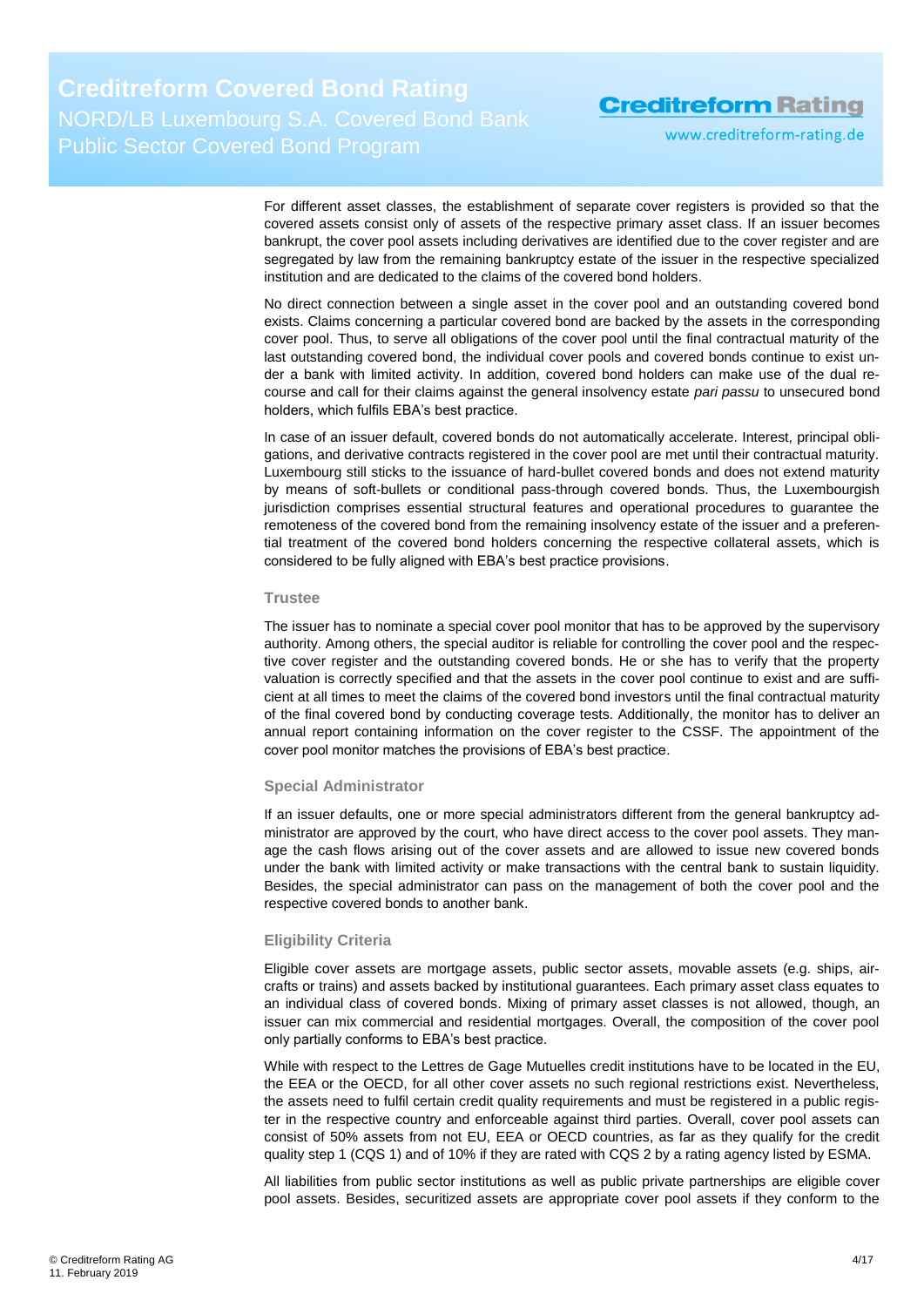www.creditreform-rating.de

eligibility requirements of the particular covered bond type. If securitized assets are not eligible, the amount is constrained to 10% of the cover pool. In both cases, securitization tranches should qualify for the CQS 1 assessed by an ESMA listed rating agency, while merely true sale transactions and no synthetic securitization are permitted.

Regarding Lettres de Gage Publiques, exposures to privately owned credit institutions should not exceed the 20% limit, while exposures to publicly owned credit institutions are not confined. Furthermore, assets within a single cover pool can be exchanged by substitution assets, like cash, assets with central banks or credit institutions, by up to 20% of the nominal value of the outstanding covered bonds.

The LTV limit is 80% for residential property and 60% for all remaining movable and immovable assets as well as commercial real estate loans. If a loan surpasses its LTV limit, merely the first 80% (60%) of the mortgage lending value are eligible cover assets. Consequently, soft limits are in place and fulfill EBA's best practice.

#### **Transparency**

With respect to the legal framework, issuers have to fulfill certain transparency requirements and have to publish information on the structure of the cover pool, the covered bonds and the issuers, which fulfills the ECBC Covered Bond Label Initiative. Nevertheless, issuers need not disclose information on all aspects defined as EBA's best practice, like market and liquidity risk, and thus, the jurisdiction is considered only partially aligned. Moreover, concerning the frequency of disclosure Luxembourg contradicts EBA's best practice, as it is not explicitly mentioned in the legal framework.

#### **Systemic Relevance and External Support**

Over the past ten years, the overall amount of covered bonds outstanding, which consists merely of public sector covered bonds, decreased significantly from around EUR 36bn to EUR 7bn according to ECBC<sup>2</sup>, while it dropped constantly over time. This trend can also be recognized for the covered bond issuance. While the amount was high at around EUR 10bn in 2006 and 2007, it more than halved to EUR 4bn in 2008 and further decreased to around EUR 0,7bn in 2017. Again, almost no mortgage covered bonds were issued during the past ten years.

With reference to the covered bond volume in Luxembourg, which has been shrinking in recent years, Nord/LB CBB is a key player in Luxembourg covered bond market (with the public-sector covered bonds program we have assessed, with a nominal value of more than EUR 4bn outstanding). Likewise, the positioning of the parent company NORD/LB in the German banking sector is also classified as systemically important.

#### **Summary Structural Risk**

-

In general, the Luxembourg's covered bond legislation defines the legal basis for covered bond programs in Luxembourg, it defines clear rules to mitigate risks in particular regarding: insolvency remoteness, asset segregation, investor's special claim vis-à-vis other creditors, the roll and appointment of a special administrator, among other provisions.

Therefore, we considered the structural framework in Luxembourg as positive, accomplishing an adequate set of rules for Luxembourgish covered bonds. Furthermore, we contemplate the importance of Nord/LB CBB in the Luxembourgish covered bonds market in our analysis. Due to those reasons we have set a rating uplift of four (+4) notches.

<sup>2</sup> Source: EMF-ECBC (2018), ECBC: European Covered Bond Fact Book 2018, EMF-ECBC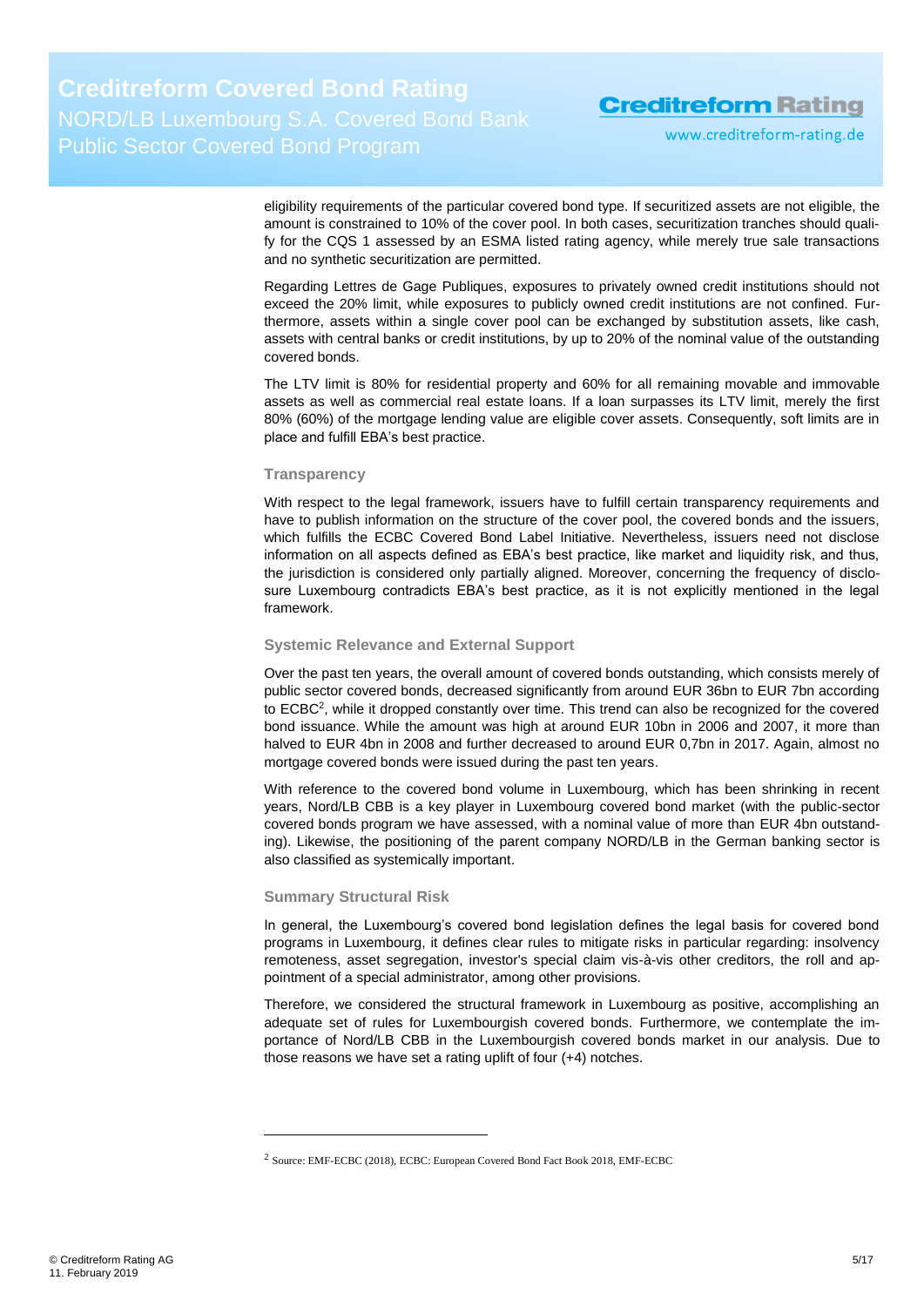www.creditreform-rating.de

### <span id="page-5-0"></span>**Liquidity and Refinancing Risk**

#### **Minimum Overcollateralization**

The legal framework requires a mandatory minimum overcollateralization of 2% on both a nominal and a net present value basis to meet the costs for the prosecution of the bank in case of default and to bear losses, which is in line with EBA's best practice.

#### **Short-term Liquidity Coverage**

The "natural" matching principle applies, according to which the total amount of cover pool assets must be at least as high as the total nominal amount of the outstanding covered bonds including the interest on the outstanding covered bonds. Issuers must perform regular cover tests (internal: daily, trustee: weekly, CSSF: monthly) to monitor the cover pool for minimum cover. The amendments of the Lettre de Gage law in June 2018 also included the introduction of a liquidity buffer of 180 days for hard bullet covered bonds.

#### **Stress Tests and Matching**

Although, suitable procedures like natural matching have to be applied by the issuer to guarantee that all obligations of the outstanding cover bonds will be paid, covered bond issuers are not obliged to perform particular covered bond stress tests on their covered bond programs. However, they execute voluntary stress tests on their own and are compelled to common supervisory monitoring. Legal requirement stress testing is considered completely inconsistent with EBA's best practice.

#### **Asset-Liability Mismatch**

Asset-liability mismatches ("ALM") arise with different maturities of cover assets and covered bonds. Under the current legislation in Luxembourg, natural matching - i.e. the congruence of present values – forms the essential approach to reduce ALM risk. In addition, the law requires the issuers to cover potential liquidity gaps over the next 180 days to ensure the servicing of pending principal and interest payments.

#### *Repayment Method*

This covered bond program issues covered bonds with hard bullet maturity, i.e. a final repayment without extension optionality at the end of the term. Maturity mismatches between cover assets and liabilities thus cannot be mitigated by extension of the legal final maturity. This feature of the covered bond program is considered both qualitatively and within our cash flow analysis.

#### *Refinancing Costs*

In the event of the issuer's insolvency, the Luxembourg covered bond legislation stipulates that the special administrator can sell assets of the cover pool or use them as a guarantee for liquidity operations if liquidity shortfalls are foreseeable.

CRA's analysis assumes that refinancing gaps due to ALM will be closed by a sale of assets from the cover pool. In doing so, we take into account related costs in the form of a discount to the nominal value. The quantification of this discount is adjusted following an analysis of relevant market data and will be used in our cash flow analysis.

#### **Other liquidity risks**

In order to reduce the exposure to market risk, such as interest rate and currency risk, derivative contracts have to be concluded by law to hedge these risks. However, according to the regulatory framework, no restrictions with respect to the amount and type of derivatives exist as long as they are applied as hedging tool. If a certain derivative contract is signed to guarantee coverage, it has to be registered in the cover register and belongs to the cover pool. Nevertheless, no particular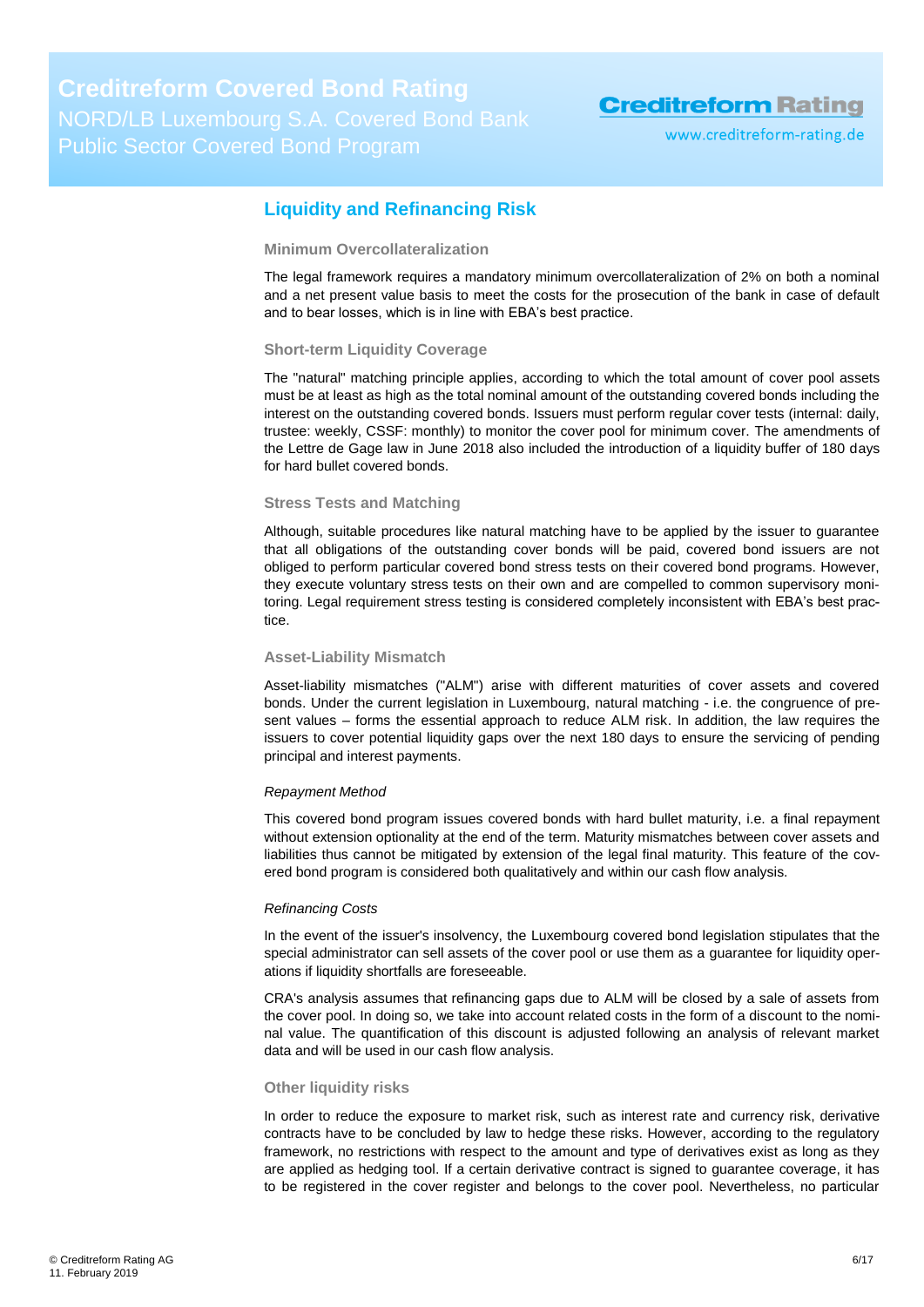www.creditreform-rating.de

rules are in place considering the exemption of a termination of the derivative contract. Thus, Luxembourg does not completely conform to EBA's best practice.

**Summary Liquidity and Refinancing Risk**

In comparison to other jurisdictions, the regulatory requirements for liquidity and risk management for Luxemburgish covered bonds are relatively strong, in particular for the presence of regular coverage tests and for the introduction of 180 days liquidity buffer. However, the legislation does not describe specific stress tests for interest rate and currency risk. In addition, Refinancing risks cannot be structurally reduced due to the hard bullet repayment structure, which can only be cushioned by sufficiently high overcollateralization, short-term cash availability, or other liquid funds to bridge the asset-liability mismatches in the portfolio.

Nevertheless, we assess the overall legal provisions on liquidity management for covered bonds programs under the Luxembourg's covered bond legislation as positive and set a rating uplift of only one (+1) notch.

### <span id="page-6-0"></span>**Credit and Portfolio Risk**

#### **Cover pool analysis**

The analysis of the cover pool is based on public information which has been made available by the Issuer, in particular the Harmonised Transparency Template ("HTT") as per requilatory requirements. This information was sufficient according to CRA´s rating methodology "Covered Bond Ratings".

At the cut-off-date 31.12.2018, the pool of cover assets consisted of 381 debt receivables from 225 debtors, of which 42,89% are domiciled in Germany. The total cover pool volume amounted to EUR 5.428,19 m in bonds (43,22%), loans (56,78%) and others (0,00%) which have been lent to the central government, regional authorities and entities, and other debtors. The ten largest debtors of the portfolio total to 24,80%. [Table 3](#page-6-1) displays additional characteristics of the cover pool:

<span id="page-6-1"></span>Table 3: Cover pool characteristics | Source: NORD/LB CBB

| <b>Characteristics</b>    | Value            |
|---------------------------|------------------|
| Cover assets              | EUR 5.428 m.     |
| Covered bonds outstanding | EUR 4.058 m.     |
| Substitute assets         | EUR 234,80 m.    |
| Cover pool composition    |                  |
| <b>Public Sector</b>      | 95,67%           |
| Substitute assets         | 4,33%            |
| Other / Derivative        | 0,00%            |
| Number of debtors         | 225              |
| <b>Bonds</b>              | 43,22%           |
| Loans                     | 56,78%           |
| Other                     | 0,00%            |
| Average asset value       | EUR 14.247,22 k. |
| Non-performing loans      | 0,0%             |
| 10 biggest debtors        | 24,80%           |
| WA seasoning              | <b>NA</b>        |
| WA maturity cover pool    | 7,28 Years       |
| WA maturity covered bonds | 6,80 Years       |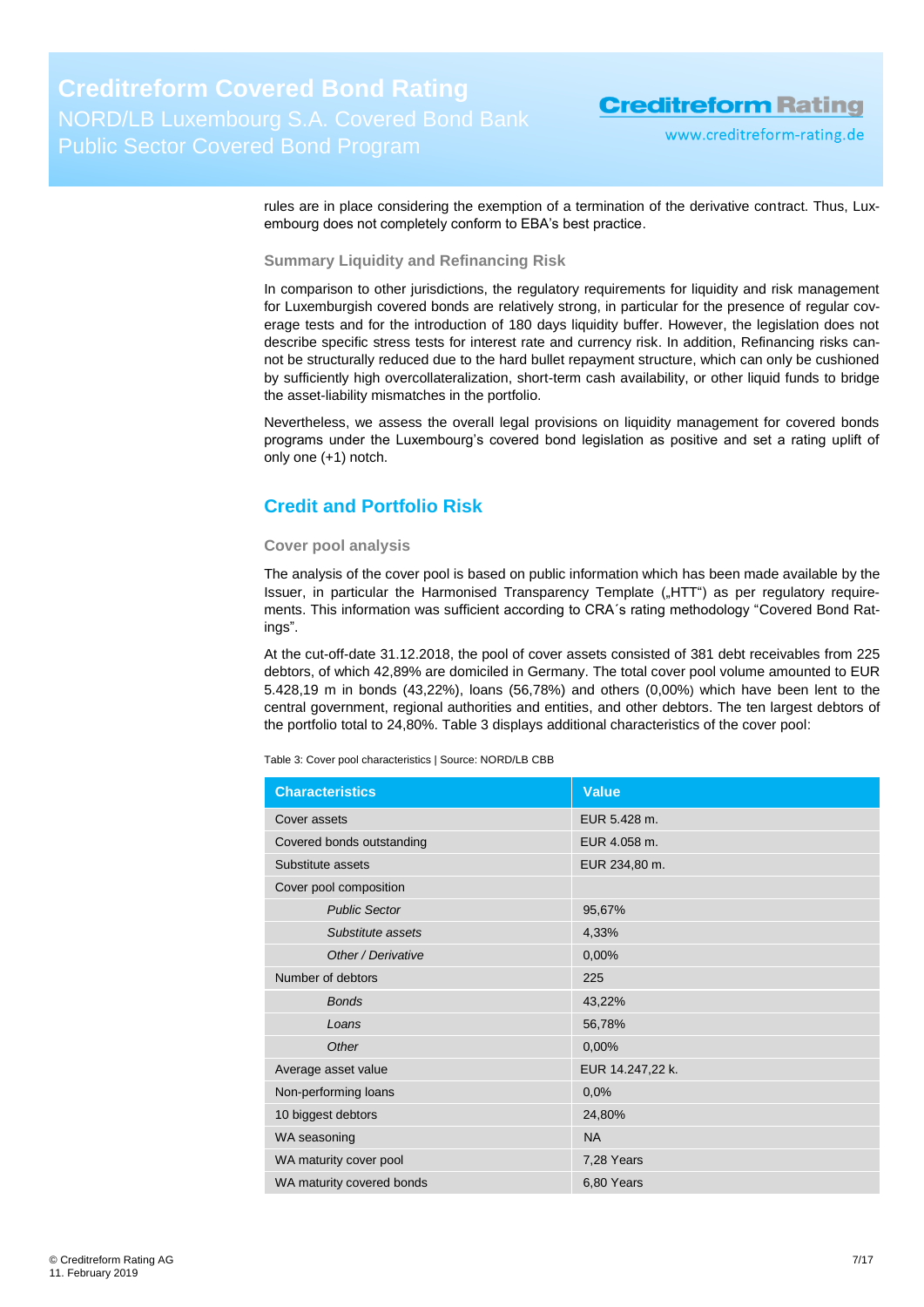www.creditreform-rating.de

We have listed an extended view of the composition of the cover pool in the appendix section "Cover pool details". The following chart displays the maturity profile of the cover assets at the cutoff date 31.12.2018 (see [figure 2\)](#page-7-0):

<span id="page-7-0"></span>Figure 2: Distribution by remaining time to maturity I Source: NORD/LB CBB



#### **Maturity profile**

The following charts present the cash flow profile of the Issuer (see [figure 3](#page-7-1) an[d figure 4\)](#page-7-2):

<span id="page-7-1"></span>

<span id="page-7-2"></span>

During its cash flow modelling, CRA has taken into consideration the maturity structure of cover assets and liabilities. This structure was an integral part of the cash flow analysis.

**Interest rate and currency risk**

The program exhibits significant currency risks as 56,59% of the covered pool assets and 24,97% of the covered bonds are denominated in currencies other than euros. On the other hand, 60,70% of cover pool assets and 97,18% covered bond pay a fixed-rate which create interest rate mismatches.

In order to reduce the exposure to the interest rate and currency risks, derivative contracts have to be concluded by law to hedge these risks. However, the legal framework does not provide for obligatory stress tests to be conducted to hedge interest rate- and currency risks. Although the available documentation does not reveal the derivatives agreements to the full extent, CRA assumes that the issuer has entered into partial interest rate and currency swaps to mitigate these risks. As we see that the covered bond program will be exposed to the significant interest rate and currency risks, CRA has applied interest rate and currency stresses on the cash flows for each rating level according to the methodology.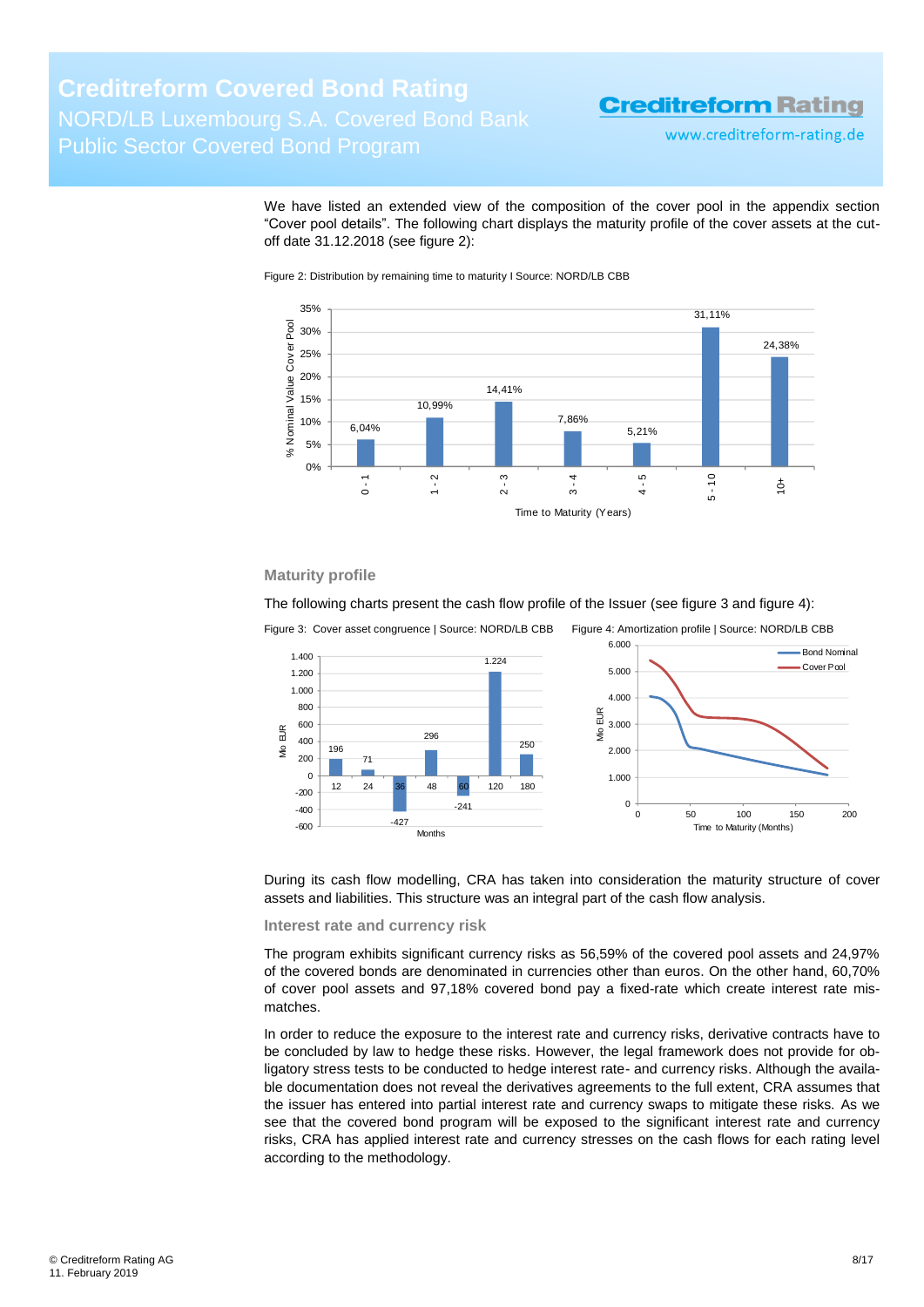www.creditreform-rating.de

#### Table 4: Program distribution by currency | Source: NORD/LB CBB

| <b>Currency</b>     | <b>Volume</b>     | Share (%) |  |  |
|---------------------|-------------------|-----------|--|--|
| Cover Pool          |                   |           |  |  |
| <b>EUR</b>          | 2.356 m           | 43,41%    |  |  |
| USD <sup>*</sup>    | $1.852 \text{ m}$ | 34,13%    |  |  |
| <b>GBP</b>          | 1.093 m           | 20,14%    |  |  |
| CAD                 | 122 <sub>m</sub>  | 2,24%     |  |  |
| <b>CZK</b>          | 5 <sub>m</sub>    | 0,09%     |  |  |
| <b>Covered Bond</b> |                   |           |  |  |
| <b>EUR</b>          | 3.045 m           | 75,03%    |  |  |
| <b>USD</b>          | 808 m             | 19,91%    |  |  |
| <b>NOK</b>          | 161 m             | 3,96%     |  |  |
| <b>CHF</b>          | 44 m              | 1,09%     |  |  |

\* *including 'Other' currency*

#### Figure 5 shows the types of interest rate used in this program

Figure 5: Type of interest rate | Source: NORD/LB CBB



#### **Credit Risk**

In Covered Bond Public Sector programs, CRA assesses the credit risk of the cover assets primarily through an assessment of the creditworthiness of the obligors and their future ability to meet all payment obligations. In order to derive a base case assumption for credit risk, CRA uses the CRA Sovereign Ratings of all obligors in the portfolio, which will be taken into account pro-rata. However, 4,03% of the cover assets are allocated in 'other' countries. Due to the lack of information, CRA has considered the highest default probability of the obligor/s for 'other' country category. The rating reports of relevant sovereigns can be accessed at [www.creditreform-rating.de.](http://www.creditreform-rating.de/) Using all portfolio information available (number of debtors, sovereign – sub-sovereign, maturity profile, regional diversification etc.), CRA has modelled the cover asset portfolio and, using Monte Carlo simulations, derived a distribution of defaults which can be used to elicit rating-level dependent default assumptions.

Recovery and loss-severity assumptions have been determined in accordance with CRA rating methodology. This includes a differentiation of sovereign- and sub-sovereign credits in terms of loss severities, which is included using the current portfolio composition to determine a weighted average recovery rate.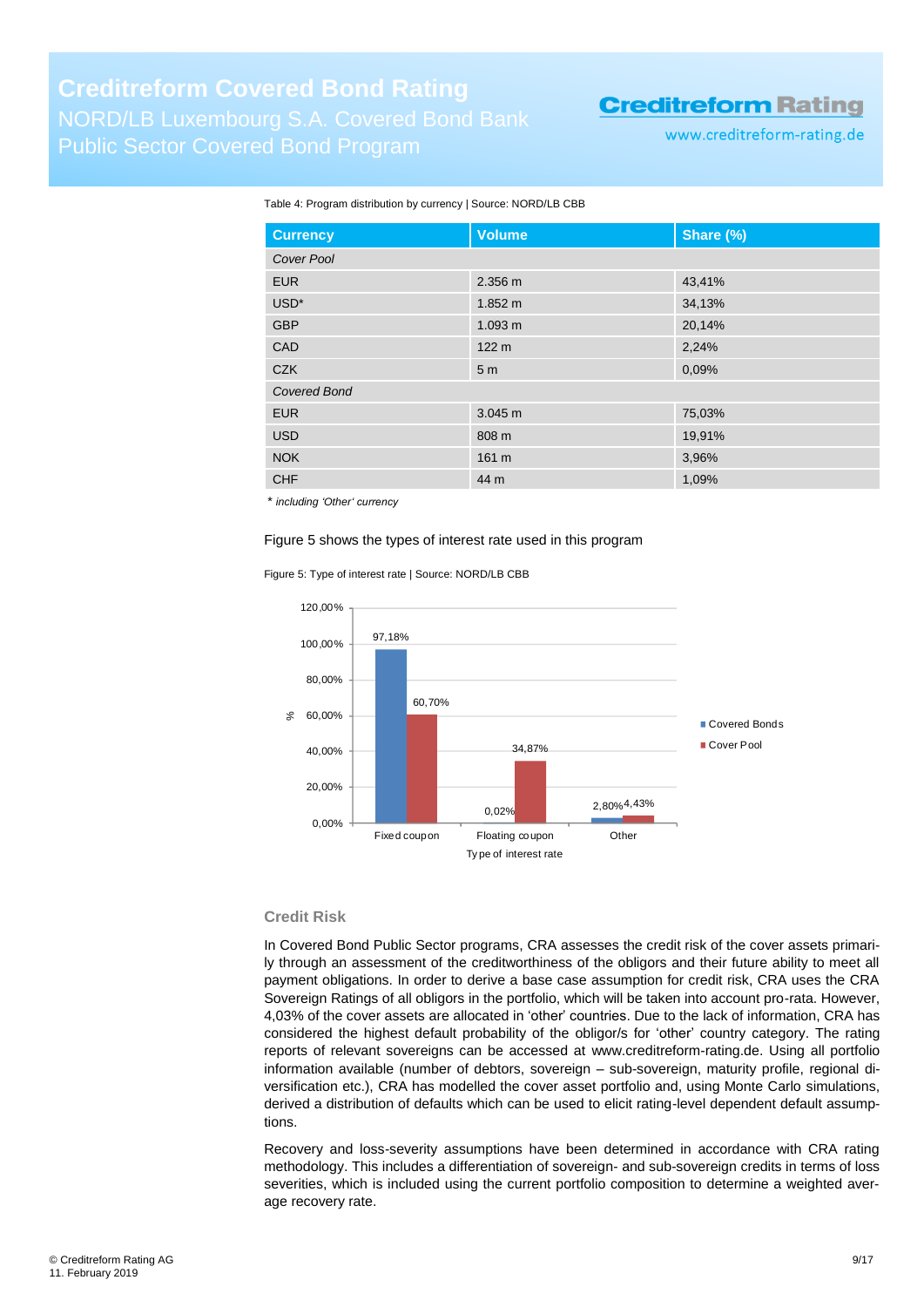www.creditreform-rating.de

Using both rating-level dependent default and recovery assumptions, the following loss assumptions have been derived for the current cover pool (see [table](#page-9-1) 5):

<span id="page-9-1"></span>Table 5: Cover Pool Base case assumptions | Source: CRA

| <b>Rating</b>  | Default Rate (%) | <b>Recoveries (%)</b> | <b>Expected Loss (%)</b> |
|----------------|------------------|-----------------------|--------------------------|
| AAA            | 30,23%           | 29,32%                | 21,37%                   |
| $AA+$          | 26,23%           | 31,82%                | 17,89%                   |
| AA             | 24.43%           | 34,32%                | 16,05%                   |
| AA-            | 21,37%           | 35,99%                | 13,68%                   |
| $A+$           | 20,19%           | 37,66%                | 12,58%                   |
| $\overline{A}$ | 19,46%           | 39,32%                | 11,81%                   |
| A-             | 18,04%           | 40,99%                | 10,65%                   |

### <span id="page-9-0"></span>**Cash-Flow Analysis**

#### **Model Assumptions**

Based on public information and using the base case loss assumptions, we implement a scenariobased cash flow model. This model aims to test the ability of the structure to service all covered bonds according to their payment profile in diverse stress scenarios. The CRA cash flow analysis assumes that the Issuer has defaulted, i.e. all obligations will be met using cash flows from the cover pool assets only. We also assume that no additional assets will be added to the cover pool during the wind-down phase.

#### *Asset-Sale Discount*

In our model, short-term liquidity needs and liquidity needs due to asset-liability mismatches will be met with a sale of cover assets available for monetization. Based on secondary market data, CRA assumes a rating-level haircut on the asset value ("Asset-Sale Discount") which represents additional costs of disposal and market risks during the sale of cover assets (see [Table 6\)](#page-9-2).

#### *Yield Spread*

Since cover assets often have a positive yield spread against the covered bonds issued, CRA uses available public information (i.e. issuers' annual accounts) to size this assumed spread ("Yield Spread") (see [table 6\)](#page-9-2):

<span id="page-9-2"></span>Table 6: Cash-Flow Model assumptions | Source: CRA

| <b>Rating level</b> | <b>Asset-Sale Discount</b> | <b>Yield Spread</b> |
|---------------------|----------------------------|---------------------|
| <b>AAA</b>          | 13,51%                     | 0,41%               |
| $AA+$               | 12,23%                     | 0,43%               |
| AA                  | 11,40%                     | 0,45%               |
| AA-                 | 10,61%                     | 0,46%               |
| $A+$                | 10,00%                     | 0,48%               |
| A                   | 9,50%                      | 0,49%               |
| $A -$               | 8,85%                      | 0,50%               |

#### **Rating Scenarios**

Scenarios that have been tested in our cash flow model rely on the variation of several central input parameters, such as:

- Portfolio composition (diversification, concentration, granularity)
- Probability of default of cover assets
- Correlations of cover assets and systematic risk factors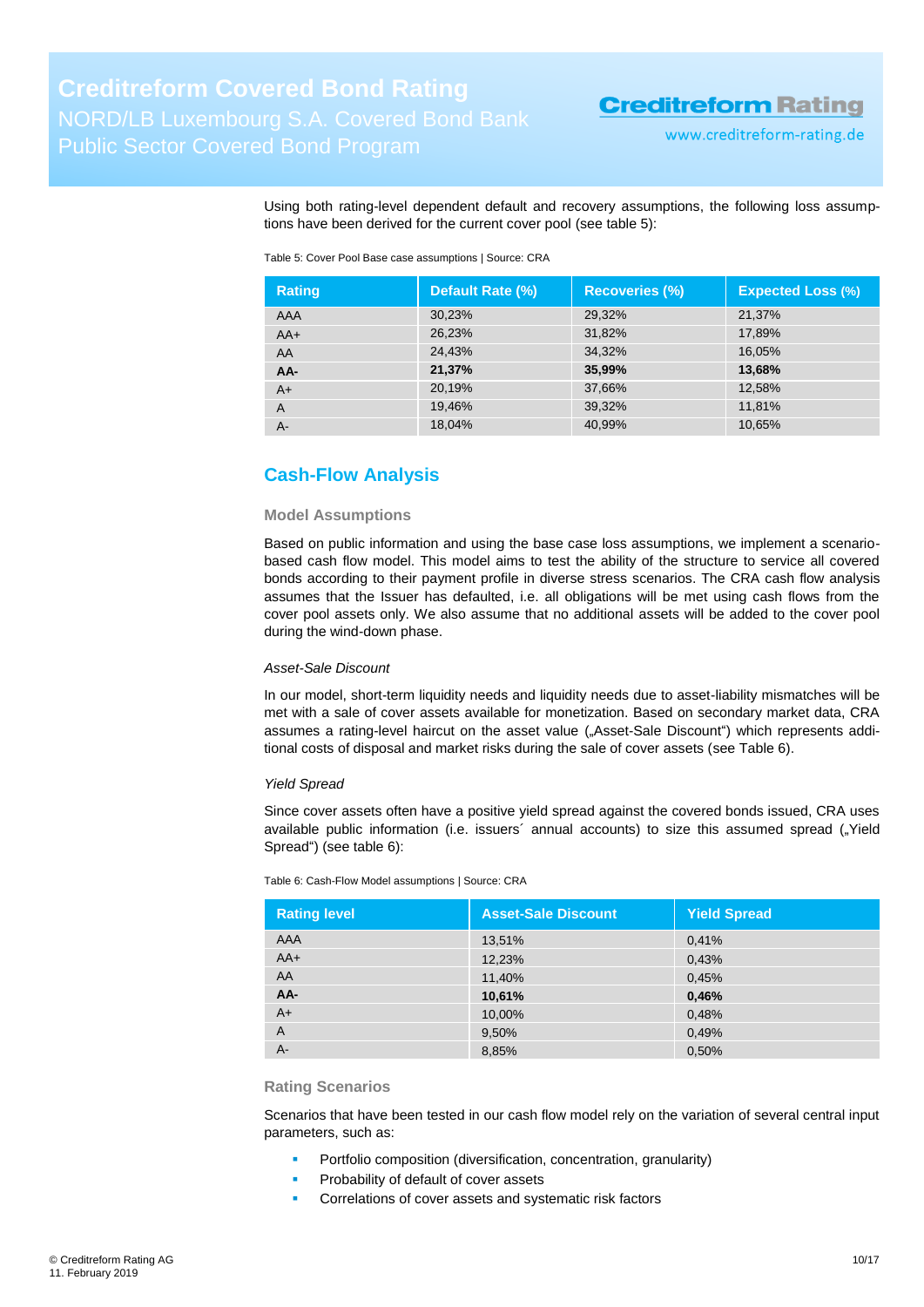www.creditreform-rating.de

#### Recoveries

Maturity profile of covered bonds and cover assets (ALM)

Within an **AA-** rating scenario, the cash flow model showed that obligations can be paid fully and in a timely manner. In total, the cash flow analysis revealed that the portfolio, given all information available as of 31.12.2018, could be sufficient to repay bond nominal capital notwithstanding the occurrence of extraordinary events. On this basis, the rating of the cover pool within our covered bond program rating has been set at AA-.

#### **Overcollateralization Break-Even Analysis**

CRA also performed a breakeven OC analysis. Such OC levels should bear the corresponding losses for a given rating scenario. Main drivers of the analysis are:

- ALM
- Loss level
- Interest rate spreads
- Foreign currency mismatches
- Recoveries.

Performing the breakeven OC analysis, we took rating-level specific stressed outcomes into account. Based on these analyses, the maximum OC required for each relevant rating level during the whole period has been presented in [table 7.](#page-10-0)

<span id="page-10-0"></span>Table 7: Breakeven Analysis | Source: CRA

| Breakeven OC |
|--------------|
| 32,52%       |
| 29,76%       |
| 28,35%       |
| 25,97%       |
| 23,56%       |
| 21,38%       |
| 19,49%       |
|              |

#### **Sensitivity Analysis**

CRA also evaluates the sensitivity of the structure and program with respect to important input parameters. In particular, the following factors have been varied:

- Credit quality of cover assets
- Recoveries

The following table presents the rating impact of a decline in recoveries and an increase in the credit risk of single debtors (sovereigns). Starting from the best-case, which is represented by our base case assumptions, the analysis reveals the sensitivity of the rating with respect to recovery rates and credit risk. The worst-case scenario, in which we reduce recoveries by 50% and increase credit risk by 50%, the impact can be seen by a change in the implied rating. Based on the base case, there is a high sensitivity of rating in terms of decreased recovery rates and increased defaults (rating reduced by up to 4 notches). In the worst-case scenario, i.e. a 50% decrease in the base case assumptions leads to a reduction in the base-case rating by 6 notches (see [Table 8\)](#page-10-1):

<span id="page-10-1"></span>Table 8: Covered Bond Program Sensitivity: Credit Quality und Recovery Rates | Source: CRA

| Recovery<br><b>Defaults</b> | Base Case | $-25%$     | $-50%$     |
|-----------------------------|-----------|------------|------------|
| <b>Base Case</b>            | AA-       | A+         | $A-$       |
| $+25%$                      | A         | BBB+       | <b>BBB</b> |
| $+50%$                      | BBB+      | <b>BBB</b> | BBB-       |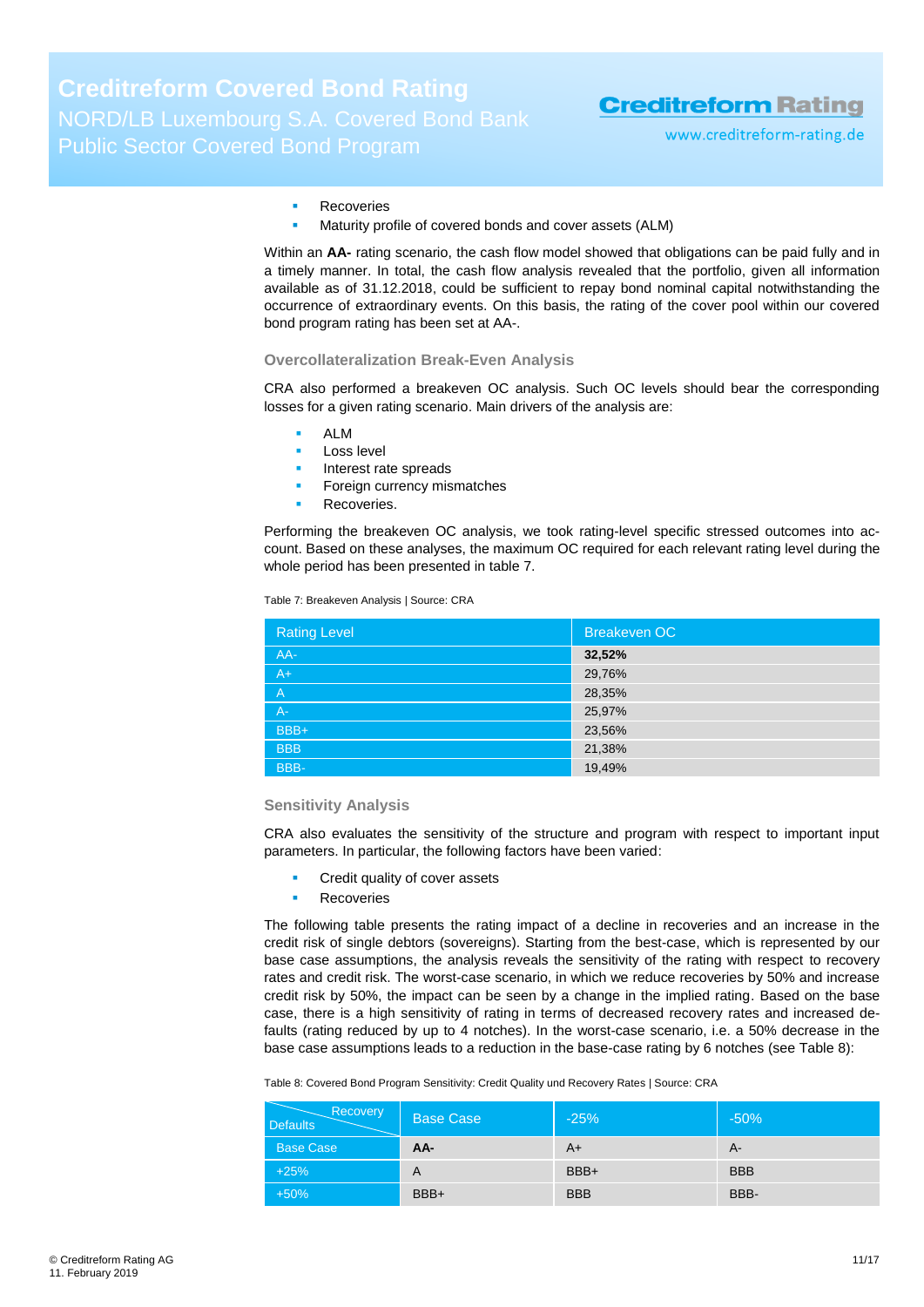www.creditreform-rating.de

**Summary Cash-Flow Analysis**

Based on public information and using the base case loss assumptions, the analysis showed that obligations can be paid in full and in a timely manner. Overall, the cash flow analysis revealed that the portfolio, given the used information, may ensure the repayment of bonds' nominal capital notwithstanding the occurrence of the presented stressed scenarios. Therefore, the rating of the cover pool within our covered bond program rating has been set at AA-. Consequently, the secondary rating uplift has been set at one (+1) notch.

### <span id="page-11-0"></span>**Counterparty Risk**

**Transaction parties**

Table 9: Participant counterparties | Source: NORD/LB CBB

| <b>Role</b>         | <b>Name</b>                                                            | <b>Legal Entity Identifier</b>                                         |
|---------------------|------------------------------------------------------------------------|------------------------------------------------------------------------|
| <b>Issuer</b>       | NORD/LB CBB                                                            | CAF7KSNT1N0CTA93RI98                                                   |
| Servicer            | Not relevant for the issuer and/or CB pro-<br>gram at the present time | Not relevant for the issuer and/or CB pro-<br>gram at the present time |
| <b>Account Bank</b> | Banque et Caisse d'Epargne de l'Etat                                   | R7CQUF1DQM73HUTV1078                                                   |
| Sponsor             | Not relevant for the issuer and/or CB pro-<br>gram at the present time | Not relevant for the issuer and/or CB pro-<br>gram at the present time |

Table 10: Interest rate and Swap counterparties | Source: NORD/LB CBB

| <b>Name</b>                               | <b>Legal Entity Identifier</b> | <b>Type of Swap</b>           |
|-------------------------------------------|--------------------------------|-------------------------------|
| Norddeutsche Landesbank Giro-<br>zentrale | DSNHHQ2B9X5N6OUJ1236           | Cross-currency, Interest rate |

#### **Derivatives**

Based on the available information, CRA assumes that the issuer has entered into partial derivative agreements in the form of cross-currency and interest rate swaps with its parent company NORD/LB Girozentrale.

#### **Commingling**

Incoming cash flows generated from the cover pool will normally be transferred to the Issuer and will be forwarded to the covered bond holders according to the payment terms and conditions. Should the issuer become bankrupt, there is a risk ("commingling risk") that funds may not be returned and commingled with the insolvency estate of the issuer. In order to avoid such risk, the Luxembourg's covered bond legislation stipulates that the cover assets should be isolated from the general bankruptcy estate (insolvency-free assets) and one or special cover pool administrator/s will be appointed to manage the cover pool. Under that mandate the cover pool administrator/s will have the first priority on the up-coming cash flows from the cover pool assets. These cash flows in turn should be used to cover interest and principal payments of the covered bond holders in event of the Issuer's insolvency.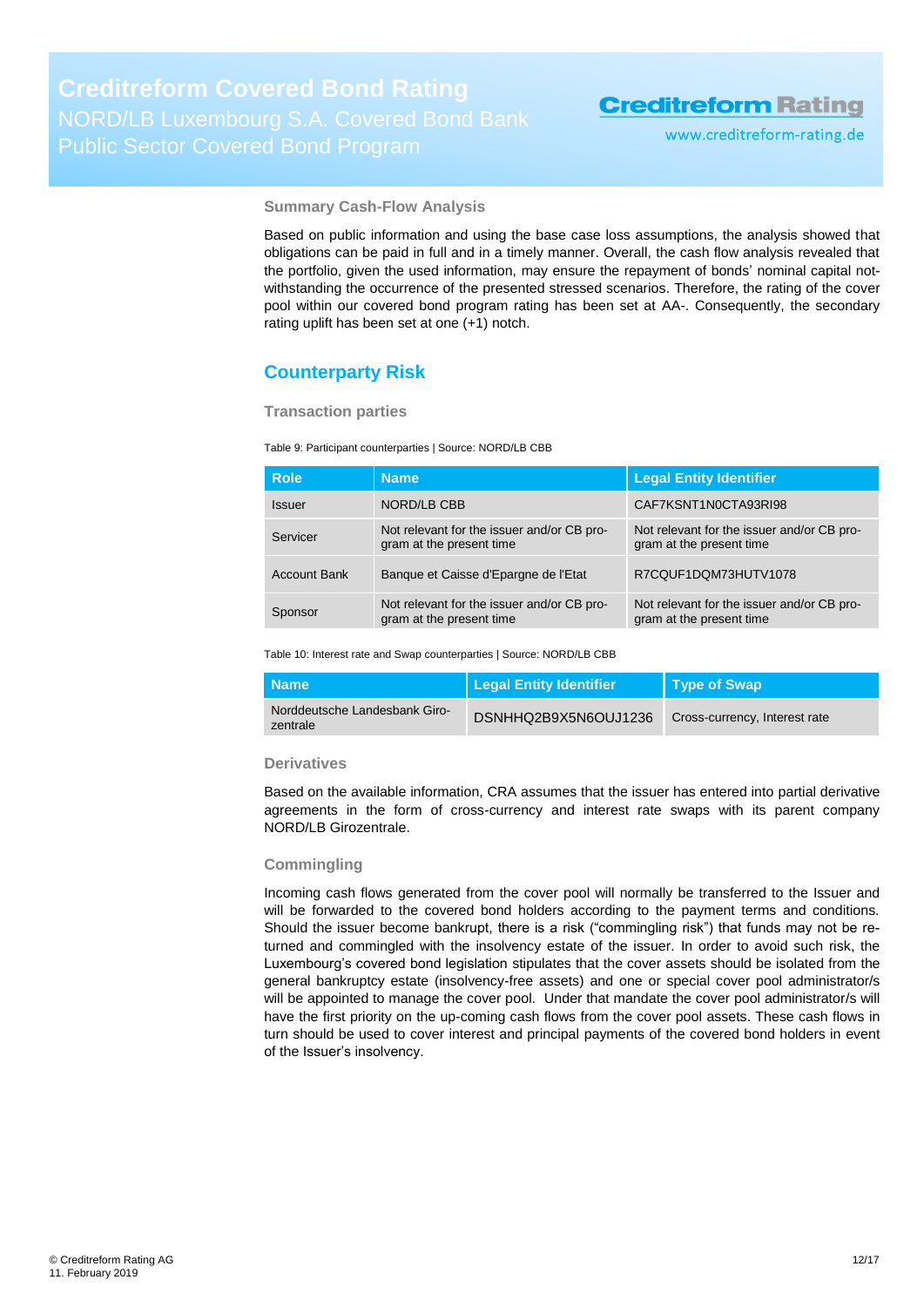www.creditreform-rating.de

### <span id="page-12-0"></span>**Appendix**

**Rating History**

| Event                   | Initial Rating |
|-------------------------|----------------|
| Result                  | AA-            |
| <b>Rating Date</b>      | 11.02.2019     |
| <b>Publication Date</b> | 21.02.2019     |

### **Details Cover Pool**

Table 11: Characteristics of Cover Pool | Source: NORD/LB CBB

| <b>Characteristics</b>                       | <b>Value</b> |
|----------------------------------------------|--------------|
| <b>Cover Pool Volume</b>                     | EUR 5.428 m  |
| <b>Covered Bond Outstanding</b>              | EUR 4.058 m  |
| <b>Substitute Assets</b>                     | EUR 235 m    |
| <b>Share Derivatives</b>                     | 0,00%        |
| Share Other                                  | 100,00%      |
| Substitute Assets breakdown by asset type    |              |
| Cash                                         | 0,00%        |
| Guaranteed by Supranational/Sovereign agency | 0,00%        |
| Central bank                                 | 0,00%        |
| <b>Credit institutions</b>                   | 100,00%      |
| Other                                        | 0,00%        |
| Substitute Assets breakdown by country       |              |
| <b>Issuers country</b>                       | 0,00%        |
| Eurozone                                     | 62,95%       |
| Rest European Union                          | 37,05%       |
| European Economic Area                       | 0,00%        |
| Switzerland                                  | 0,00%        |
| Australia                                    | 0,00%        |
| <b>Brazil</b>                                | 0,00%        |
| Canada                                       | 0,00%        |
| Japan                                        | 0,00%        |
| Korea                                        | 0,00%        |
| New Zealand                                  | 0,00%        |
| Singapore                                    | 0,00%        |
| <b>US</b>                                    | 0,00%        |
| Other                                        | 0,00%        |
| Cover Pools' Composition                     |              |
| <b>Public Sector</b>                         | 95,67%       |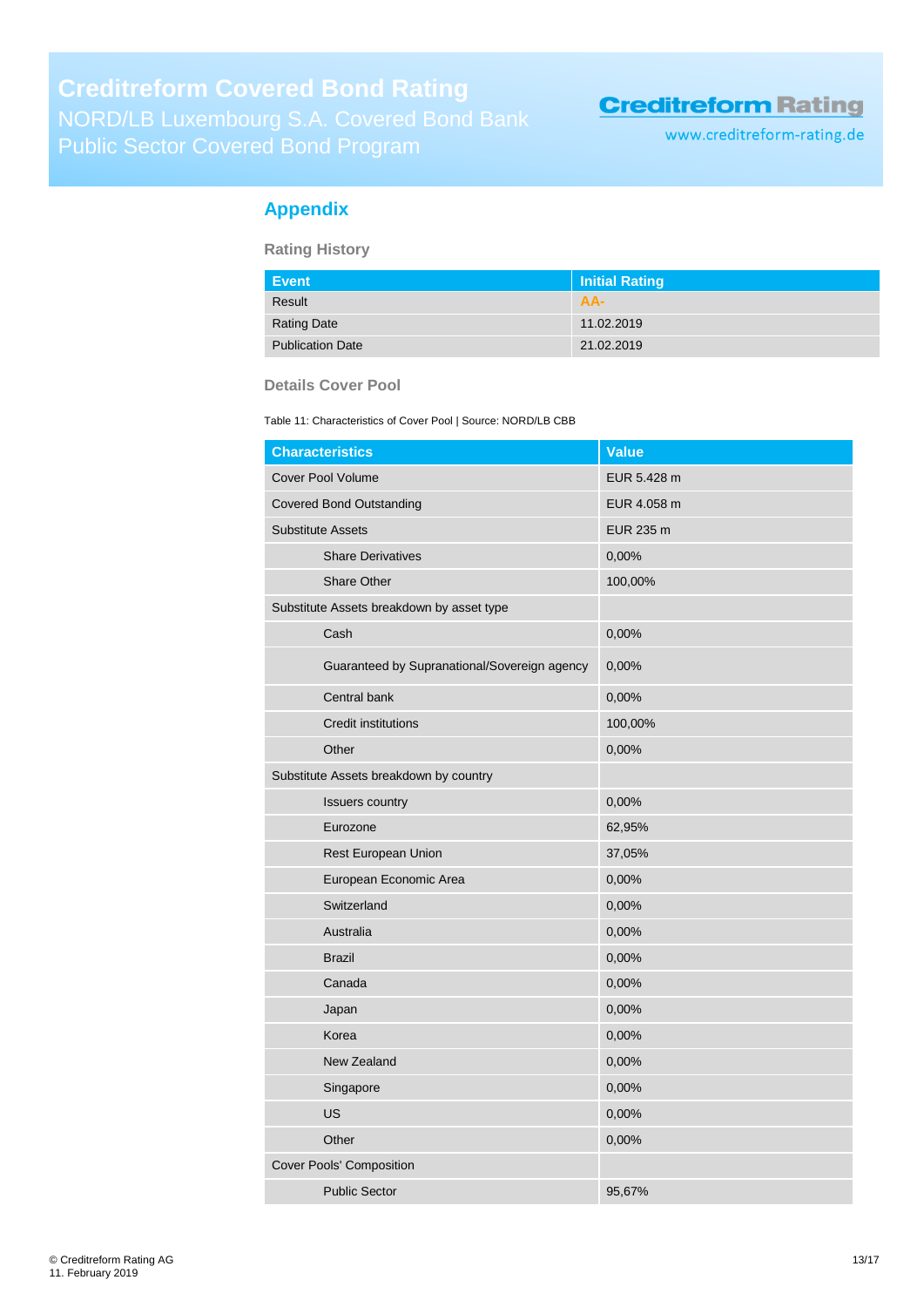# **Creditreform Covered Bond Rating** Public Sector Covered Bond Program

**Creditreform Rating** 

www.creditreform-rating.de

| <b>Total Substitution Assets</b> | 4,33%        |
|----------------------------------|--------------|
| Other / Derivatives              | 0,00%        |
| Number of Debtors                | 225          |
| Distribution by debtor type      |              |
| <b>Central Goverment</b>         | 3,35%        |
| Regional authorities             | 17,90%       |
| Municipal authorities            | 17,30%       |
| Other                            | 61,45%       |
| Distribution by asset type       |              |
| Loans                            | 56,78%       |
| <b>Bonds</b>                     | 43,22%       |
| Other                            | 0,00%        |
| Average asset value              | EUR 14.247 k |
| Share Non-Performing Loans       | 0,00%        |
| Share of 10 biggest debtors      | 24,80%       |
| WA Maturity (months)             | <b>NA</b>    |
| WAL (months)                     | 87,36        |
| Distribution by Country (%)      |              |
| Austria                          | 1,94         |
| Belgium                          | 0,70         |
| Czech Republic                   | 0,28         |
| Denmark                          | 0,41         |
| Finland                          | 3,32         |
| France                           | 1,39         |
| Germany                          | 42,89        |
| Netherlands                      | 2,76         |
| Ireland                          | 0,31         |
| Luxembourg                       | 2,65         |
| Poland                           | 1,45         |
| Sweden                           | 1,47         |
| United Kingdom                   | 18,26        |
| Canada                           | 3,86         |
| Japan                            | 0,27         |
| New Zealand                      | 0,07         |
| US                               | 13,94        |
| Other                            | 4,03         |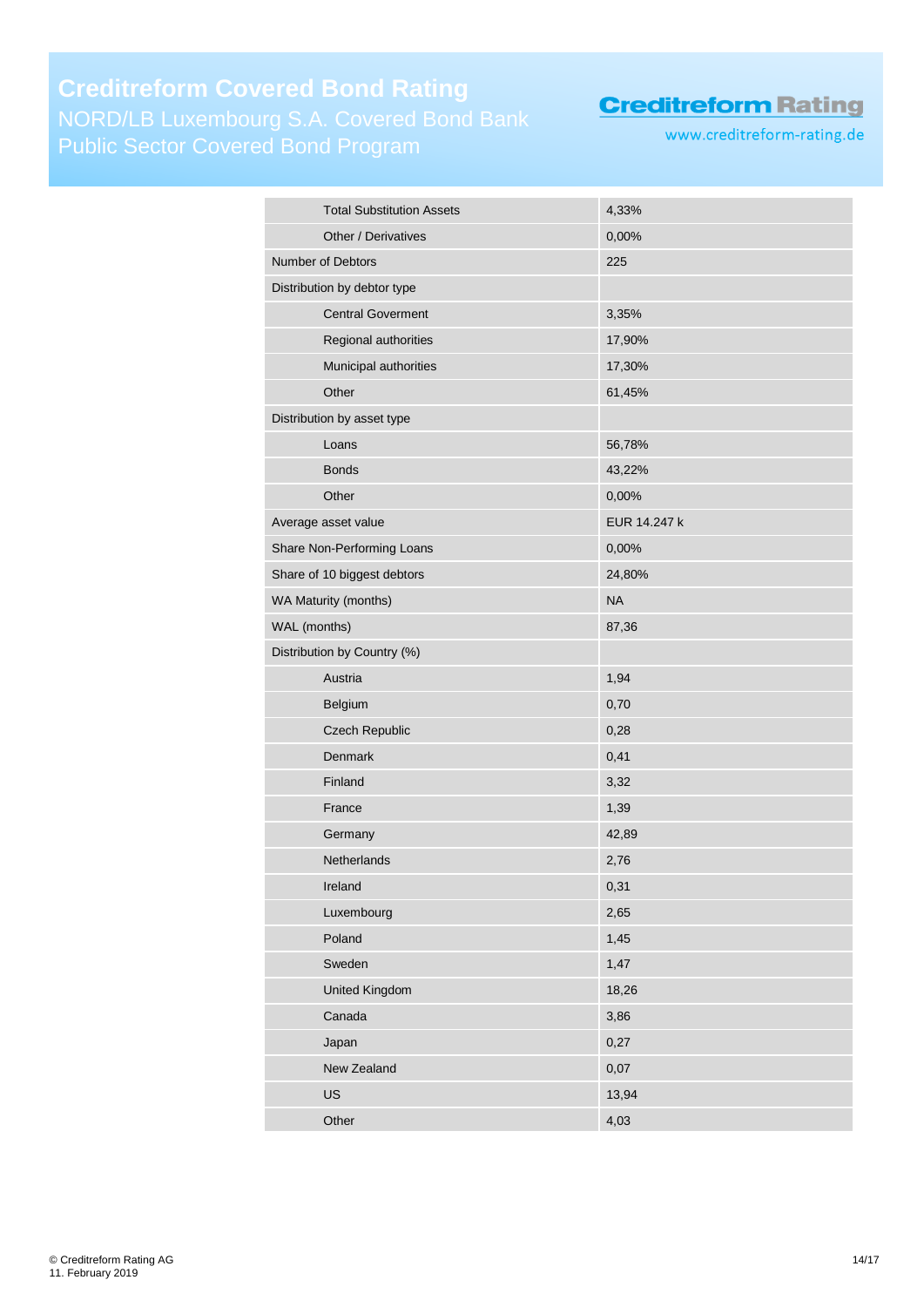www.creditreform-rating.de



#### Figure 6: Program currency mismatches | Source: NORD/LB CBB

#### **Key Source of Information**

#### **Documents (Date: 31.12.2018)**

#### Issuer

- Audited consolidated annual reports of NORD/LB (Group) 2014-2017
- Final Rating report as of 13.07.2018
- Rating file 2018
- Miscellaneous Investor Relations Information and Press releases
- Peergroup-Data and other data from the S&P Global Intelligence Database

Covered Bond and Cover Pool

- HTT Reporting from NORD/LB CBB (31.12.2018)
- Market data Public Sector Cover Bond Program.

#### **Regulatory and Legal Disclosures**

Creditreform Rating AG was neither commissioned by the rating object nor by any other third parties for the rating. The analysis took place on a voluntary basis by Creditreform Rating AG and is to be described in the regulatory sense as an unsolicited rating. The rating was conducted on the basis of Creditreform Rating´s "Covered Bond Ratings" methodology in conjunction with Creditreform`s basic document "Rating Criteria and Definitions".

The rating is based on publicly available information and internal evaluation methods for the rated bank and program. The issuer's quantitative analysis is based mainly on the latest annual accounts, interim reports, other information of the bank pertaining to investor relations, and key figures calculated by S&P Global Market Intelligence subject to a peer group analysis of 62 competing institutes. The cover pool's quantitative analysis for the rated Covered Bond Program was based on the "Harmonised Transparency Template" (HTT) published by the NORD/LB CBB.

A complete description of Creditreform Rating´s rating methodologies and Creditreform`s basic document "Rating Criteria and Definitions" is published on the following internet page:

[www.creditreform-rating.de/](http://www.creditreform-rating.de/)en/regulatory-requirements/

This rating was carried out by analysts Edsson Rodriguez und AFM Kamruzzaman both based in Neuss/Germany. On 11.02.2019, the rating was presented to the rating committee by the analysts and adopted in a resolution.

The rating result was communicated to NORD/LB CBB, and the preliminary rating report was made available. The Issuer and all relevant parties examined the rating report prior to publication and were given at least one full working day to appeal the rating committee decision and provide additional information. The rating decision was not amended following this examination.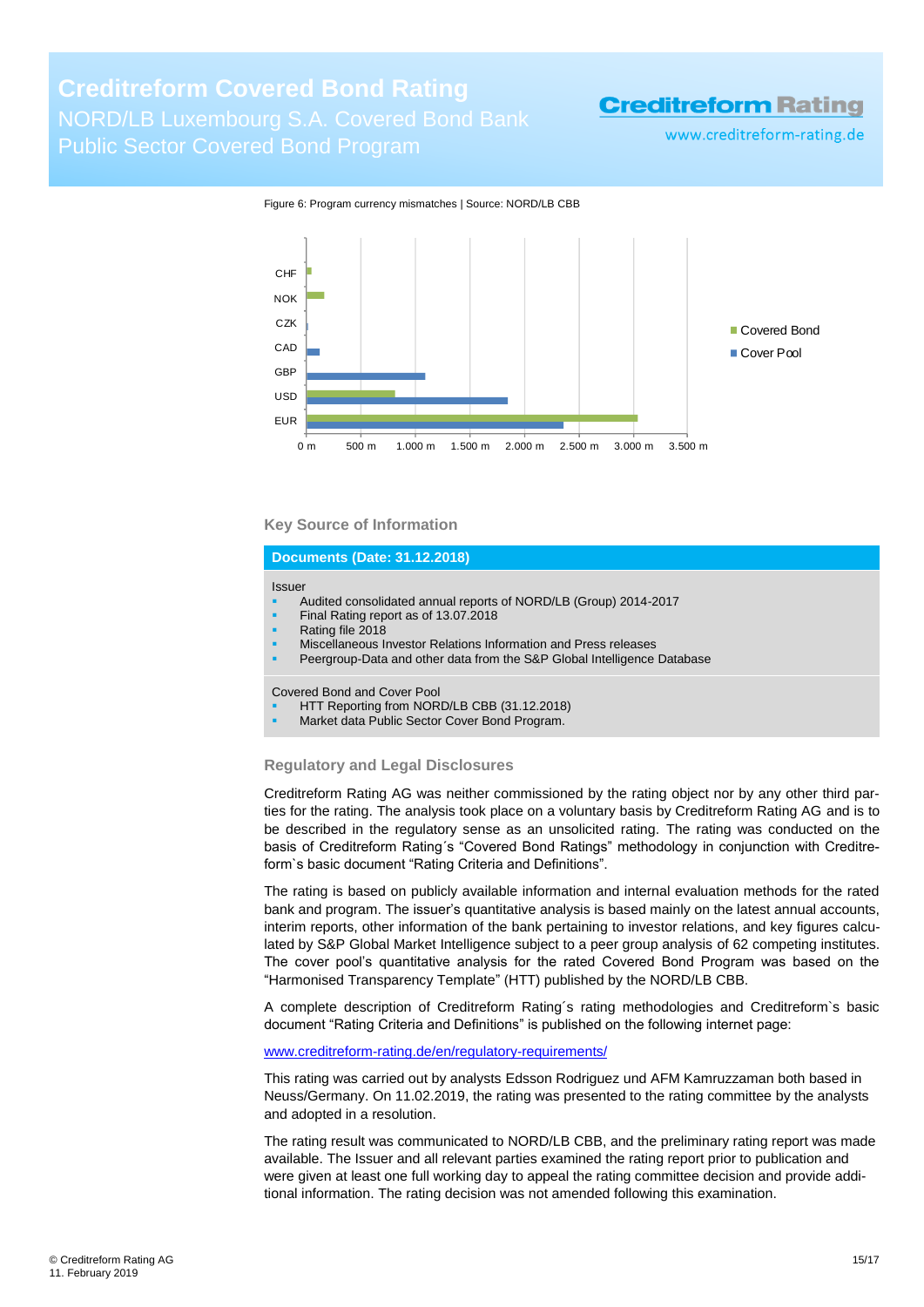www.creditreform-rating.de

The rating is subject to one-year monitoring from the creation date (see cover sheet). Within this period, the rating can be updated. After one year at the latest, a follow-up is required to maintain the validity of the rating.

In 2011 Creditreform Rating AG was registered within the European Union according to EU Regulation 1060/2009 (CRA-Regulation). Based on the registration Creditreform Rating AG (CRA) is permitted to issue credit ratings within the EU and is bound to comply with the provisions of the CRA-Regulation.

#### **Conflict of Interests**

No conflicts of interest were identified during the rating process that might influence the analyses and judgements of the rating analysts involved or any other natural person whose services are placed at the disposal or under the control of Creditreform Rating AG and who are directly involved in credit rating activities or approving credit ratings and rating outlooks.

In the event of provision of ancillary services to the rated entity, CRA will disclose all ancillary services in the credit rating report.

#### **Rules on the Presentation of Credit Ratings and Rating Outlooks**

The approval of credit ratings and rating outlooks follows our internal policies and procedures. In line with our policy "Rating Committee," all credit ratings and rating outlooks are approved by a rating committee based on the principle of unanimity.

To prepare this credit rating, CRA has used following substantially material sources:

- 1. Transaction structure and participants
- 2. Transaction documents
- 3. Issuing documents

There are no other attributes and limitations of the credit rating or rating outlook other than displayed on the CRA website. Furthermore, CRA considers satisfactory the quality and extent of information available on the rated entity. In regard to the rated entity, Creditreform Rating AG regarded available historical data as sufficient.

Between the disclosure of the credit rating to the rated entity and the public disclosure no amendments were made to the credit rating.

The "Basic data" information card indicates the principal methodology or version of methodology that was used in determining the rating, with a reference to its comprehensive description.

In cases where the credit rating is based on more than one methodology, or where reference only to the principal methodology might cause investors to overlook other important aspects of the credit rating, including any significant adjustments and deviations, Creditreform Rating AG explains this fact in the credit rating and indicates how the different methodologies and other aspects are taken into account in the credit rating. This information is integrated in the credit rating report.

The meaning of each rating category, the definition of default or recovery, and any appropriate risk warning, including a sensitivity analysis of the relevant key rating assumptions, such as mathematical or correlation assumptions, accompanied by worst-case scenario credit ratings as well as bestcase scenario credit ratings, are explained.

The date at which the credit rating was released for distribution for the first time and when it was last updated including any rating outlooks, is indicated clearly and prominently in the "Basic data" card as a "Rating action"; first release is indicated as "initial rating", other updates are indicated as an "update", "upgrade or downgrade", "not rated", "confirmed", "selective default" or "default".

In the case of a rating outlook, the time horizon is provided during which a change in the credit rating is expected. This information is available within "Basic data" information card.